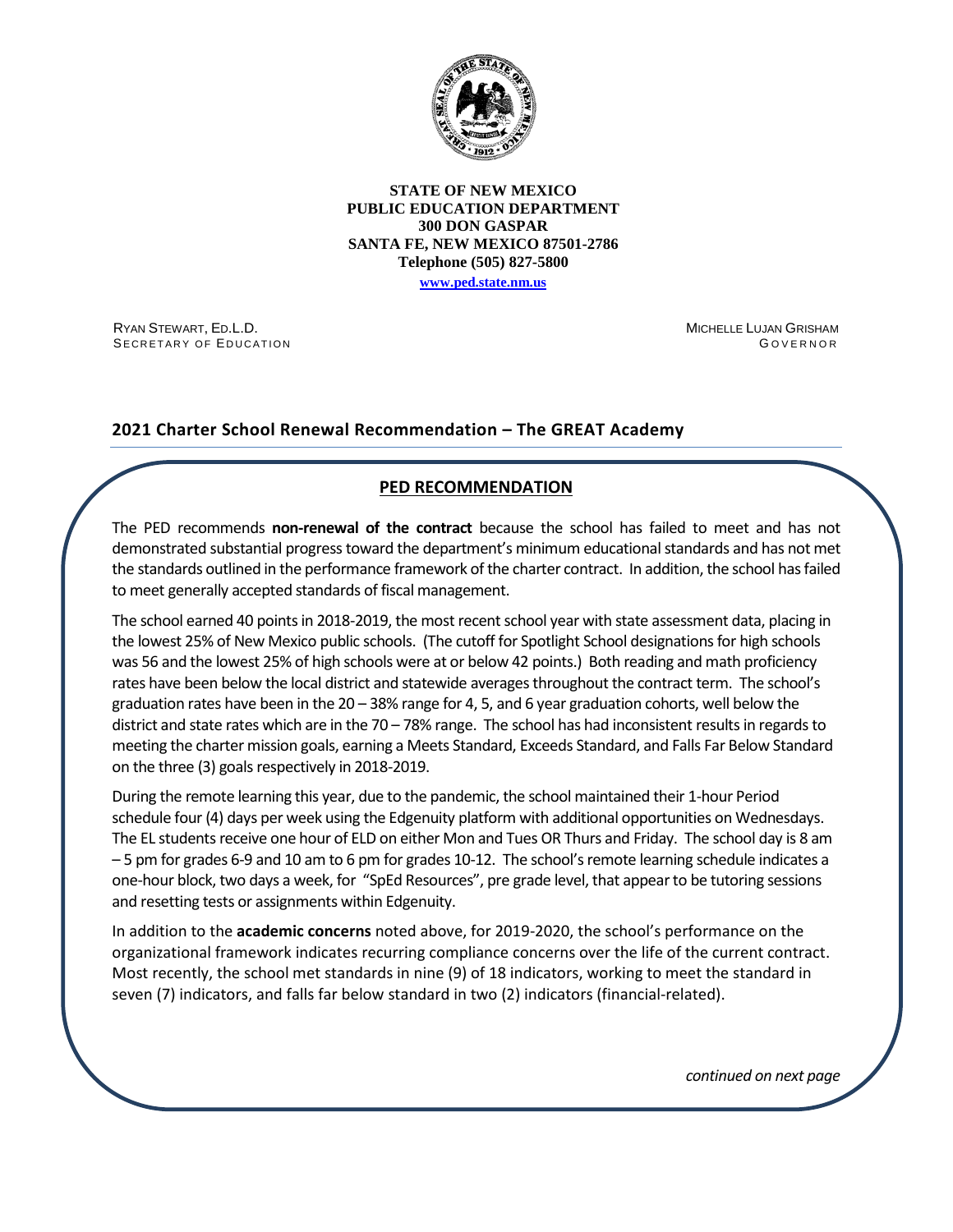Recommendation – The GREAT Academy December 2020 Page **2** of **3**

*continued from page 1*

The areas of concern include, but are not limited to:

- **Repeat non-compliance in protecting the rights of students with special needsincluding lack of direct services (using accommodations or modifications available in Edgenuity and tutoring support in lieu of direct services), services not being provided as described in Individualized Education Plan (IEP) files, inconsistent or incorrect calculations when determining levels of service (by hours) and appropriate setting designations, and no direct service logs generated**
- **Financial concerns being reviewed by School Budget Bureau (primarily lease concerns reported in audits) and by the NM Attorney General (regarding alleged issues with double-billing and schoolowned vehicles) – see complaint documentation provided by the school**
- **Repeat concerns regarding recurrent student enrollment (66.36% and 71.54% for the last two years) and staff turnover rates (50% and 33% in last two years); in addition student withdrawal**  *within* **the school year was 37% and 40%**
- **Repeat non-compliance with fully implementing Next Step Plans for students**
- **Noncompliance in 2019-2020 regarding requirements to have accurate reporting of contract personnel FTEs and salaries in STARS**
- **Other concerns in 2019-2020 include lack of timely McKinney Vento training and lacking three officers on the Governing Board**
- Noncompliance in 2019-2020 regarding requirements to have background checks, involving two personnel, which were due to a glitch in the Gemalto system (See email evidence provided)

The school's most recently published financial audit report indicates seven (7) findings including two (2) that are repeats, three (3) material weaknesses, and one (1) significant deficiency. Issues with the lease are included in one material weakness finding and in a separate significant deficiency finding.

The school's funded membership has decreased from 223 to 158 (FY16-17 to FY19-20) and the school's 40- Day enrollment in FY20-21 was 115. According to the first reporting period of this fiscal year, the school's membership is approximately 75% of budget despite the schools stated efforts to recruit new students.

The school spent an average of 43.25% of its annual operating budget on instructional costs (categories 1100, 2100, and 2200) over the last four (4) years, over 20% lessthan the 68% recommended per 2020 NM HB002. The percentage of operating budget spent on administrative support has averaged 35.25%, with funded enrollment averaging 183 students per year. Throughout the contract years, the school is amongst the lowest in dollar per dollar spending in instructional supports and highest in administrative supports.

The school has the support of a non-profit foundation, The GREAT Academy Foundation, Inc. As the school noted in its response, two material weakness findings and two findings of other matters in the most recently published audit were attributable to the foundation, which is listed a component unit of the school in the audit reports.

There is a potentially substantial concern regarding conflict of interest and an appearance of impropriety as the foundation board members include the Head Administrator(who is also listed as the Registered Agent for the corporation), the Secretary of the school's governing board, and a staff member (who serves as President of the Foundation).